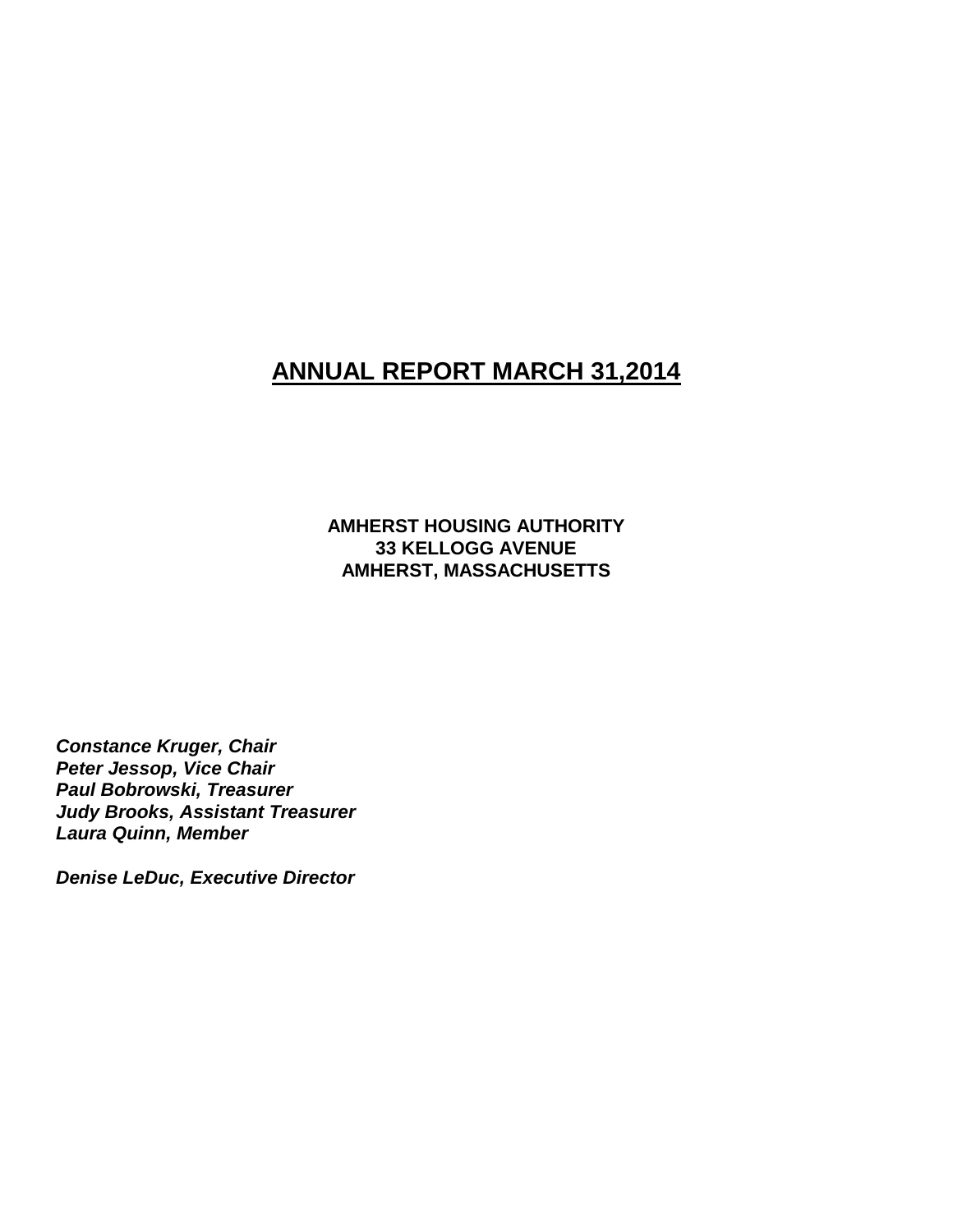### **AMHERST HOUSING AUTHORITY 33 KELLOGG AVENUE AMHERST, MASSACHUSETTS 01002**

# **ANNUAL REPORT AMHERST HOUSING AUTHORITY**

The Amherst Housing Authority respectfully submits its Annual Report to the citizens of the Town of Amherst, Mr. Aaron Gornstein, Undersecretary of the state Department of Housing and Community Development, the Secretary's Representative of the U.S. Department of Housing and Urban Development, and State Auditor Suzanne Bump for the year ending March 31, 2014.

The members and staff of the Amherst Housing Authority continue to reaffirm their continued commitment to serve all the citizens of Amherst, including those who reside in the several buildings that the Authority owns, the AHA tenants who reside in privately owned buildings in the Town of Amherst, and the voucher holders of the Federal Housing Choice Voucher Program.

Sincerely,

Constance Kruger **Chair**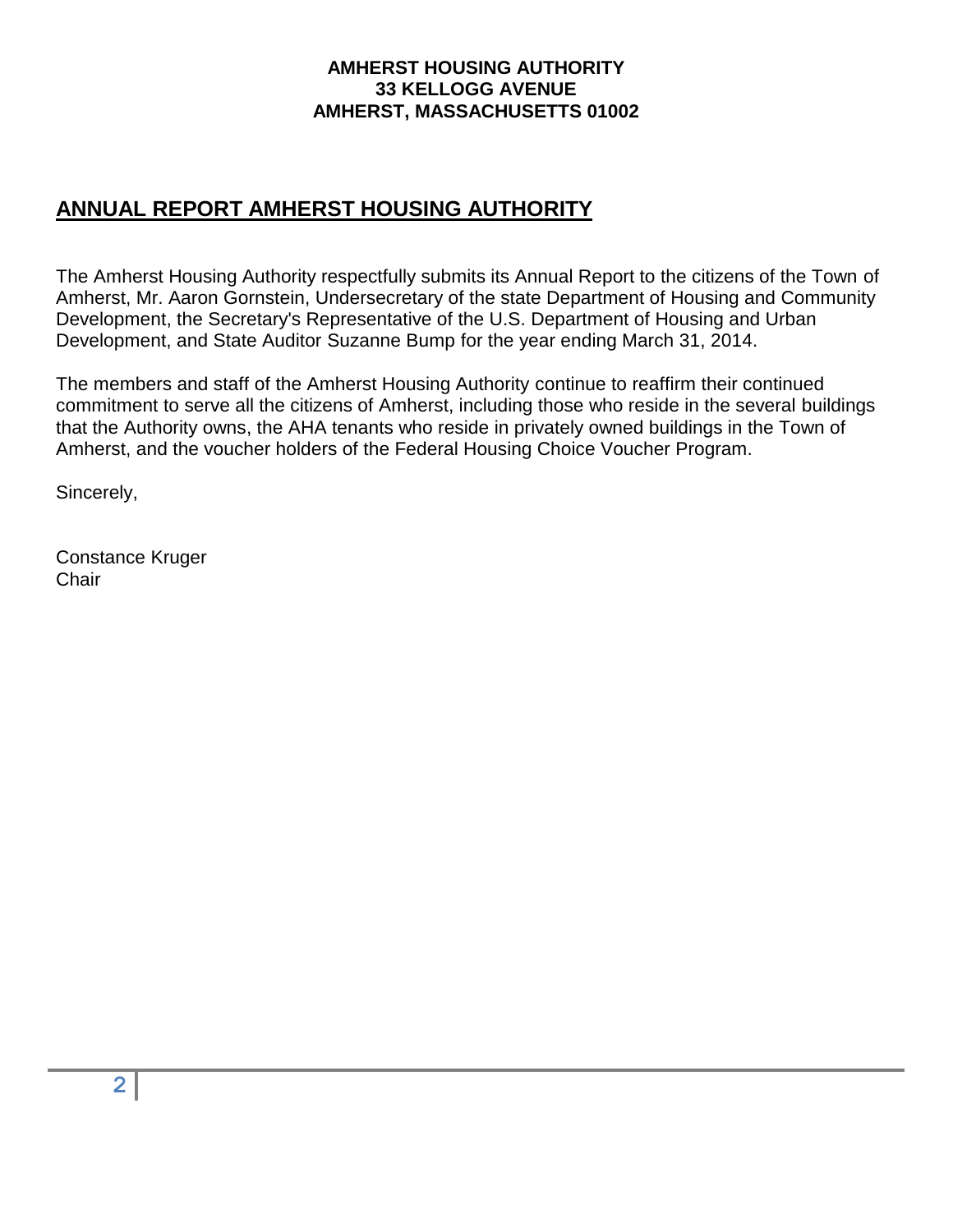# **BOARD OF COMMISSIONERS**

The Amherst Housing Authority was organized under Massachusetts General Law, Chapter 121B where the voters of the Town of Amherst elect four members of the Board at large and the Governor of the Commonwealth of Massachusetts appoints one member. All members serve five-year terms. The members establish policies regulating the operation of the Amherst Housing Authority. Regular Board meetings are held on the fourth Monday of the month in the community room at Ann Whalen Apartments, or at other times as scheduled. Members of the Amherst Housing Authority Board of Commissioners are:

| <b>Commissioner</b>                     | <b>Term Expiration</b> |
|-----------------------------------------|------------------------|
| Paul Bobrowski                          | <b>April 2015</b>      |
| Constance Kruger (Governor's Appointee) | May 2017               |
| Laura Quinn                             | April 2017             |
| Peter Jessop                            | April 2014             |
| <b>Judy Brooks</b>                      | April 2016             |

Peter Jessop is the Authority's appointee to the Town's Community Preservation Act committee.

At their annual meeting held in May, Constance Kruger was elected Chair, Peter Jessop Vice Chair, Paul Bobrowski Treasurer, and Judy Brooks Assistant Treasurer.

# **AMHERST HOUSING AUTHORITY HIGHLIGHTS**

The AHA received high marks (97 out of a possible 100) from the Real Estate Assessment Center Team (REAC) that completed a physical inspection on how our Federal Public Housing (Watson Farms) is maintained. The AHA also received the designation of High Performer from the Public Housing Assessment System (PHAS) which incorporates Physical, Financial, Management and Capital Funds.

## **Modernization Projects:**

The AHA has applied for and been awarded several grants for projects in which significant work is needed. The awards which occurred in the AHA's fiscal year 2014, will actually be done in calendar year 2014, but in the AHA's fiscal year 15. Modernization and capital improvement projects are continuing, with many projects completed, underway, or with upfront work to develop the project and have it queued in the pipeline. Funding sources include the Department of Housing and Community Development (DHCD), the Office of Housing and Urban Development (HUD), Amherst's Community Development Block Grant (CDBG), WMECO and Berkshire Gas' Low Income Weatherization Services, and the Town of Amherst - Community Preservation Act (CPA)

 All twenty-two (22) 705 family scattered site units were renovated, and the units which had been offline for several years have been rented.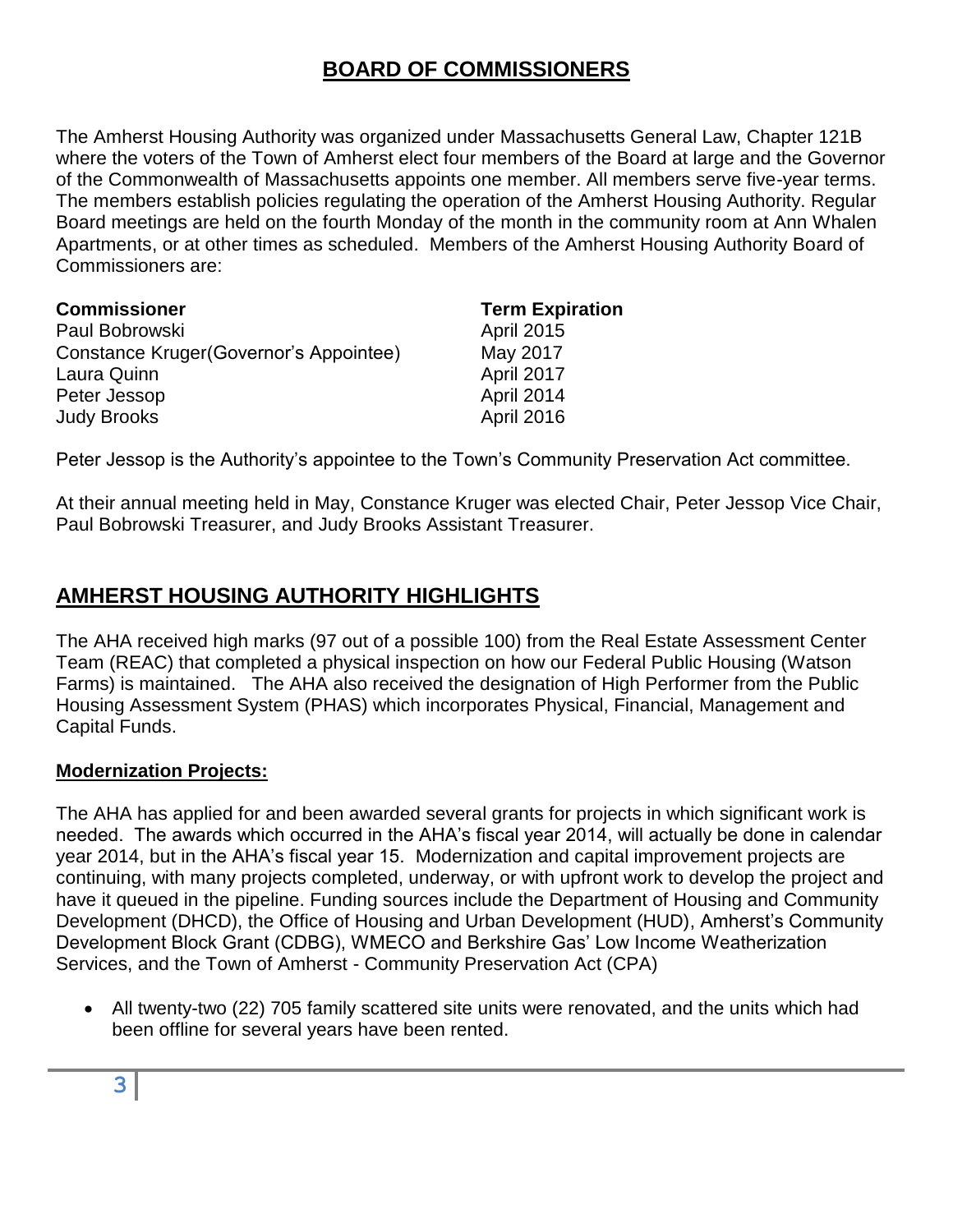- The AHA has replaced the Emergency Generator and Switchgears at the Ann Whalen Apartments, with the community room kitchen being tied-in so in the event of a power outage, community meals can be prepared for residents.
- The AHA received \$9,000 funding from the WMECO/Berkshire Gas weatherization services to install two new boilers at Sunrise Avenue, which will require only \$5,000 of the \$17,000 from formula funding. This project was complete in March 2014.
- Berkshire Gas has committed \$65,000 toward the replacement of the boiler at Ann Whalen Apartments. The balance of the funds will come from the DHCD Capital Fund. Due to timing and the winter heating season, it was recommended that we wait until the heating season ended in April 2014 to begin the work.
- Kitchen and countertops renovations for two units occurred at Sunrise Avenue
- New window screens were installed throughout Watson Farms
- A new front door and entrance was installed at Sunrise Avenue
- DHCD Health and Safety funds were awarded for the sidewalk repair and drop off at the Jean Elder entry way
- Repairs to all of the carports at Pomeroy Lane Cooperative were completed.

The following projects have received funding during this fiscal year and are in various stages:

- Through the Town of Amherst CPA Funds, and Community Development Block Grants, along with DHCD's High Leverage Asset Preservation Program (HILAPP) the Ann Whalen apartments will upgrade all kitchens and provide approximately 30 units with bathroom upgrades
- Through the Massachusetts Department of Energy Resources and DHCD's HILAPP, the John Nutting property will obtain a Geo-Thermal heating system, and a renovation of the 5 units located at that property, all of which are handicapped accessible 3 & 4 bedroom units.
- Through the Town of Amherst re-purposed FY2012 CDBG funds, renovations of a wheelchair accessible unit will occur at Watson Farms.
- Through DHCD's Formula Funding, foundation drains will be installed at Chestnut Court
- Through DHCD's Formula Funding, the walkways and driveways at Chestnut Court will be repaired
- Renovations at the Pomeroy Lane Cooperative Farmhouse with reserve funds from PLC.

The AHA rolling five-year capital plan was approved by the Board of Commissioners at the March 2014 meeting and subsequently sent to DHCD for approval. Resident and staff participation occurred during the process to identify the greatest areas of need.

Management at the AHA will continue to look for available community resources to identify funds to address capital improvement projects.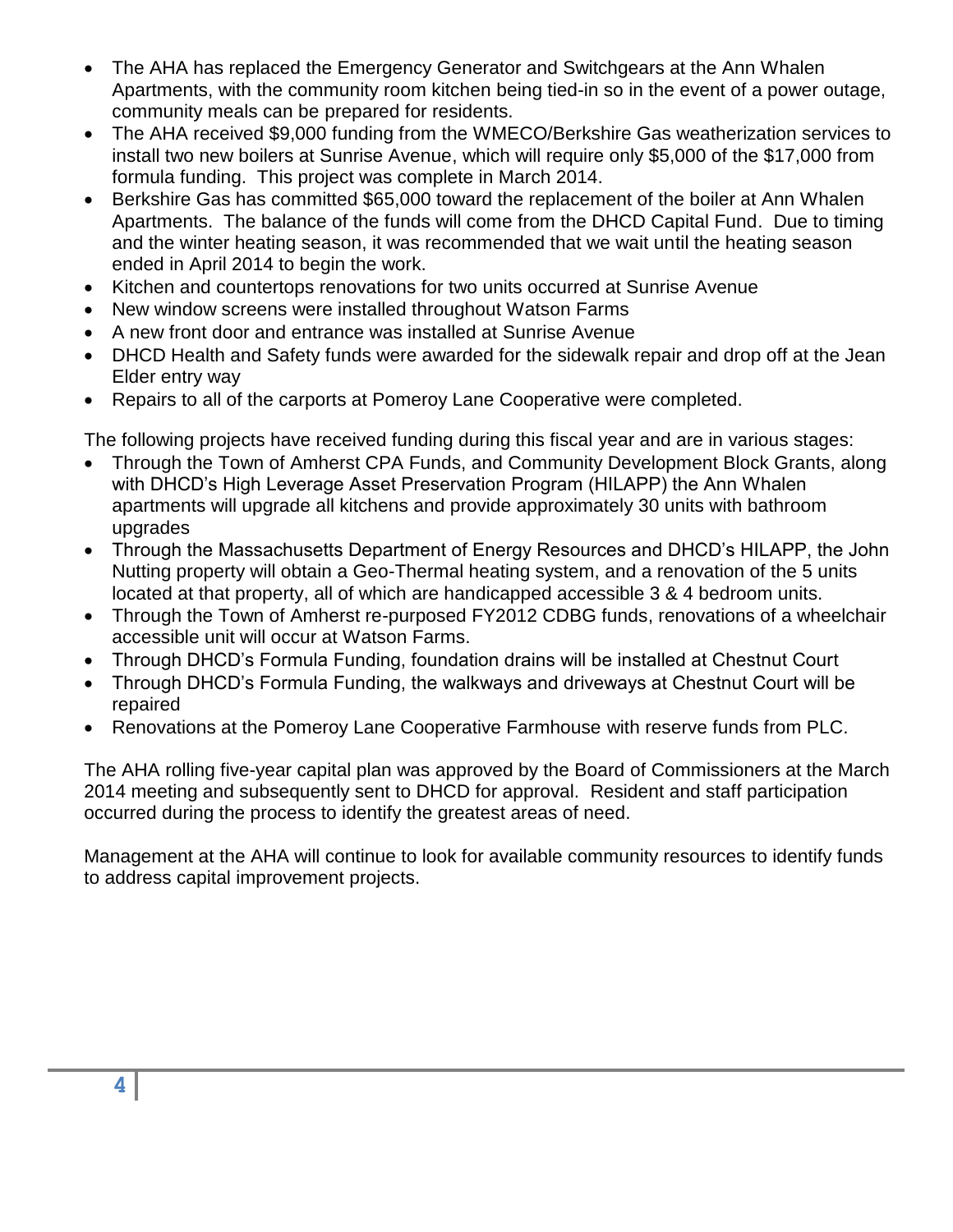# **AMHERST HOUSING AUTHORITY STAFF**

### **Administrative Personnel**

- Executive Director **Denise Leaper** Denise LeDuc Director of Asset Management Nancy Schroeder Director of Housing Programs Debbie Turgeon Housing Manager **Pam Parmakian** Leased Housing Representative **Angela Russell** Staff Accountant Support Service Coordinator Leased Housing Administrator Administrative Coordinator Applications Clerk
	- Clara Rowan Juana Trujillo \* Janna Tetreault Jason Berry Eleanor Mielosyk \*

### **Maintenance Personnel**

Maintenance Foreman and The Maintenance of the Maintenance of the Maintenance of the Maintenance of the Maintenance of the Maintenance of the Maintenance of the Maintenance of the Maintenance of the Maintenance of the Main Maintenance Mechanic Marc Fleury Groundskeeper/Custodian Dana Glazier<br>Maintenance Laborer Chad Howard Maintenance Laborer

Fee Accountants **Chaput & Fenney, LLP** Counsel-State Programs Patricia LaFore, Esq.

### **Contract Staff**

\* Part-time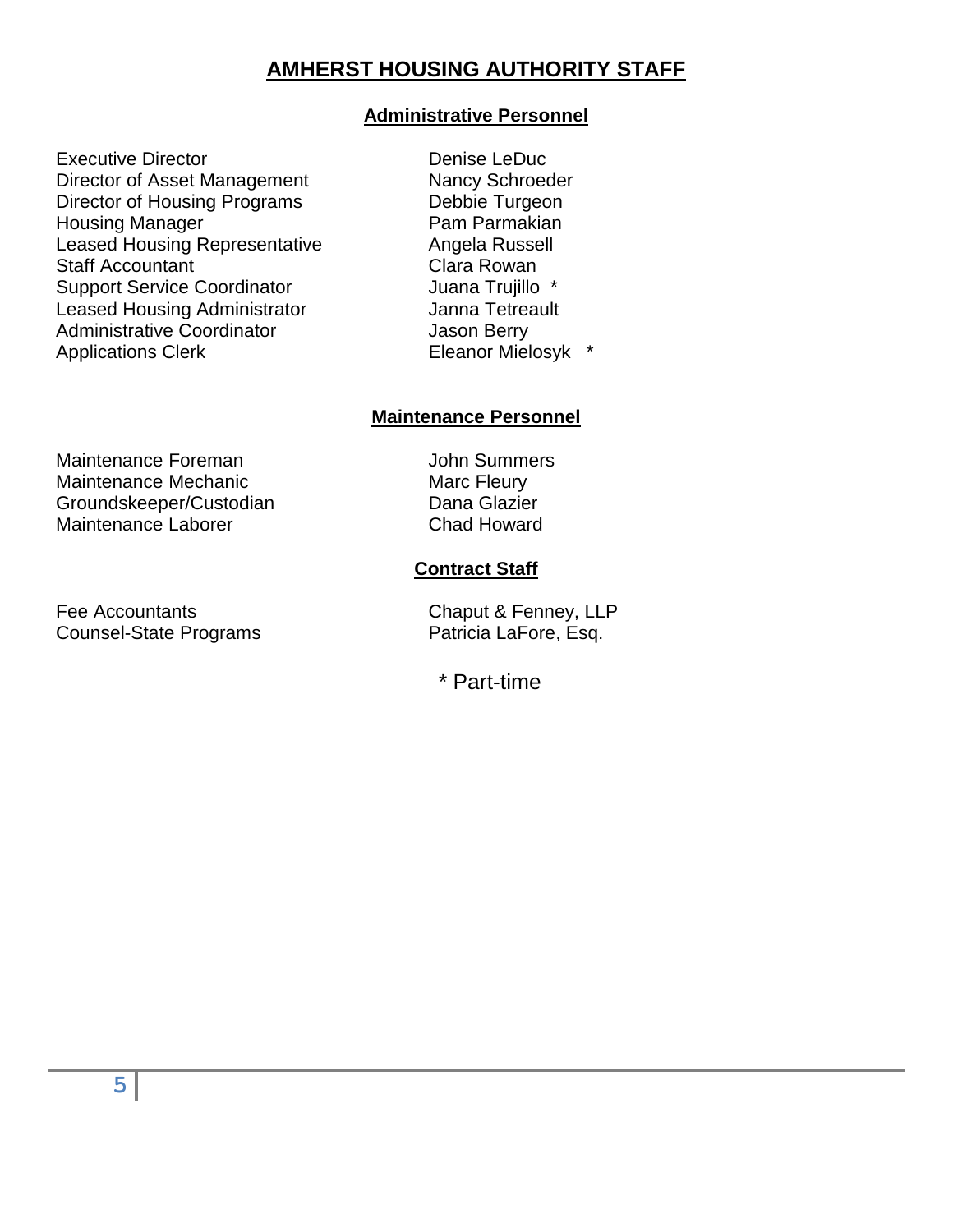# **AMHERST HOUSING AUTHORITY HOUSING**

| <b>NAME OF</b><br><b>BUILDING</b>  | # OF UNITS     | <b>FUNDING</b><br><b>TYPE</b> | <b>BUILDING</b><br><b>NUMBER</b> | <b>DATE OF</b><br><b>OCCUPANCY</b> |
|------------------------------------|----------------|-------------------------------|----------------------------------|------------------------------------|
| ELDERLY/<br><b>HANDICAPPED</b>     |                |                               |                                  |                                    |
| Chestnut<br>Court Apts.            | 30             | <b>State</b>                  | 667-1                            | 1962                               |
| Ann Whalen<br>Apts.                | 80             | <b>State</b>                  | 667-2                            | 1975                               |
| Jean Elder<br>House                | 23             | State-<br>Private             | 667-3                            | 1980                               |
| <b>FAMILY</b>                      |                |                               |                                  |                                    |
| <b>Watson Farms</b><br>Apts.       | 15             | Federal                       | $085 - 1$                        | 1982                               |
| Stanley St.                        | $\overline{2}$ | <b>State</b>                  | 705-2                            | 1988                               |
| Jenks St.                          | $\overline{4}$ | <b>State</b>                  | 705-3                            | 1989                               |
| Olympia Drive                      | $\overline{4}$ | <b>State</b>                  | $705-1$                          | 1992                               |
| Fairfield St.                      | 6              | <b>State</b>                  | $705-1$                          | 1992                               |
| Bridge St./<br><b>Market Hill</b>  | 6              | <b>State</b>                  | $705-1$                          | 1992                               |
| 99 Bridge Street                   | $\overline{4}$ | Private                       | Section 8<br>vouchers            | 2003                               |
| <b>Tamarack Drive</b>              | $\overline{4}$ | Private                       | Section 8<br>vouchers            | 2006                               |
| <b>HANDICAPPED</b>                 |                |                               |                                  |                                    |
| John C. Nutting                    | 5              | <b>State</b>                  | 689-1                            | 1981                               |
| Moreau House                       | 8              | <b>State</b>                  | 698-2                            | 1990                               |
| <b>TOTAL UNITS</b><br><b>OWNED</b> | 191            |                               |                                  |                                    |

## **HOUSING UNDER MANAGEMENT CONTRACT**

| <b>NAME OF</b><br><b>BUILDING</b>              | # OF UNITS | <b>FUNDING</b><br><b>TYPE</b> | <b>BUILDING</b><br><b>NUMBER</b>               | <b>DATE OF</b><br><b>OCCUPANCY</b> |
|------------------------------------------------|------------|-------------------------------|------------------------------------------------|------------------------------------|
| <b>Valley Main</b><br><b>Street</b><br>683/687 | 11         | Private                       | Section 8<br>Vouchers and<br><b>HOME</b>       | 2008                               |
| Pomeroy Lane<br>Cooperative                    | 25         | <b>Private</b>                | Section 8<br>Vouchers &<br><b>Market Rents</b> | 2011<br>(management<br>contract)   |
| <b>TOTAL UNITS</b>                             | 36         |                               |                                                |                                    |

**6**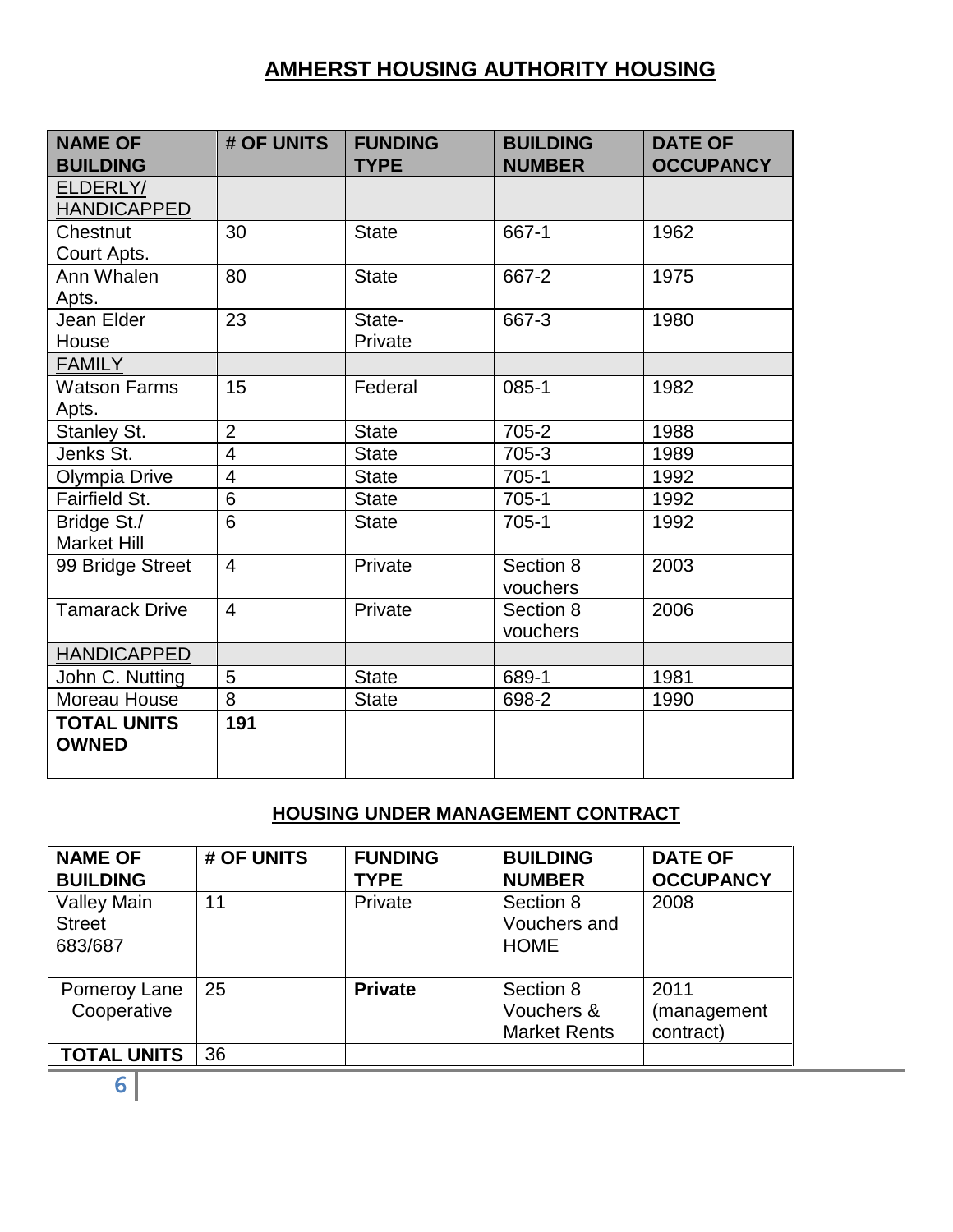### **Maintenance/Capital Improvements**

The maintenance staff prepared 30 vacant units for occupancy and completed a total of 1055 work orders. The staff also maintains the grounds and buildings at the Authority's fifteen properties that the AHA owns and or manages. In addition, the maintenance staff also did partial renovations on two of the 705 family units and installed a new entry door at our 689 development on Sunrise Avenue.

The AHA continues to emphasize preventative maintenance, and through annual inspections of the units the staff is able to address areas that are in need, or may become an issue.

Property Management meetings are held weekly to discuss and map out a plan for maintenance and turnovers to ensure that both management and maintenance are working together on the priorities of each development.

## **Management**

The Authority maintained 9 waiting lists, all of which are currently open. A recent update of the waiting lists reduced the total number of applicants from 2,150 to 870 people. Every two years the AHA updates the waiting lists to ensure that people who have applied are still interested in remaining on the waiting lists.

As of March 31, 2014, the following units that are owned or managed by the AHA were vacant: 2 units at Ann Whalen Apartments

2 units at John C. Nutting which will be undergoing rehabilitation in 2014

2 units at Pomeroy Lane Cooperative, one of which will be undergoing significant rehabilitation in 2014

The AHA staff processed 170 income recertification's for state aided tenants; signed leases with 30 new households residing in AHA owned property and conducted 210 unit inspections.

### Pomeroy Lane Cooperative

The Authority completed the third year of the management agreement with Pomeroy Lane Cooperative and has agreed to renew the management contract for an additional two-year period.

### Main Street

The Authority continued its current management agreement with Valley Main Street LLC.

In addition to the day-to-day management, maintenance, and administration of the Authority's programs, the AHA staff provides information to the general public, local and state agencies and boards on the services the AHA provides.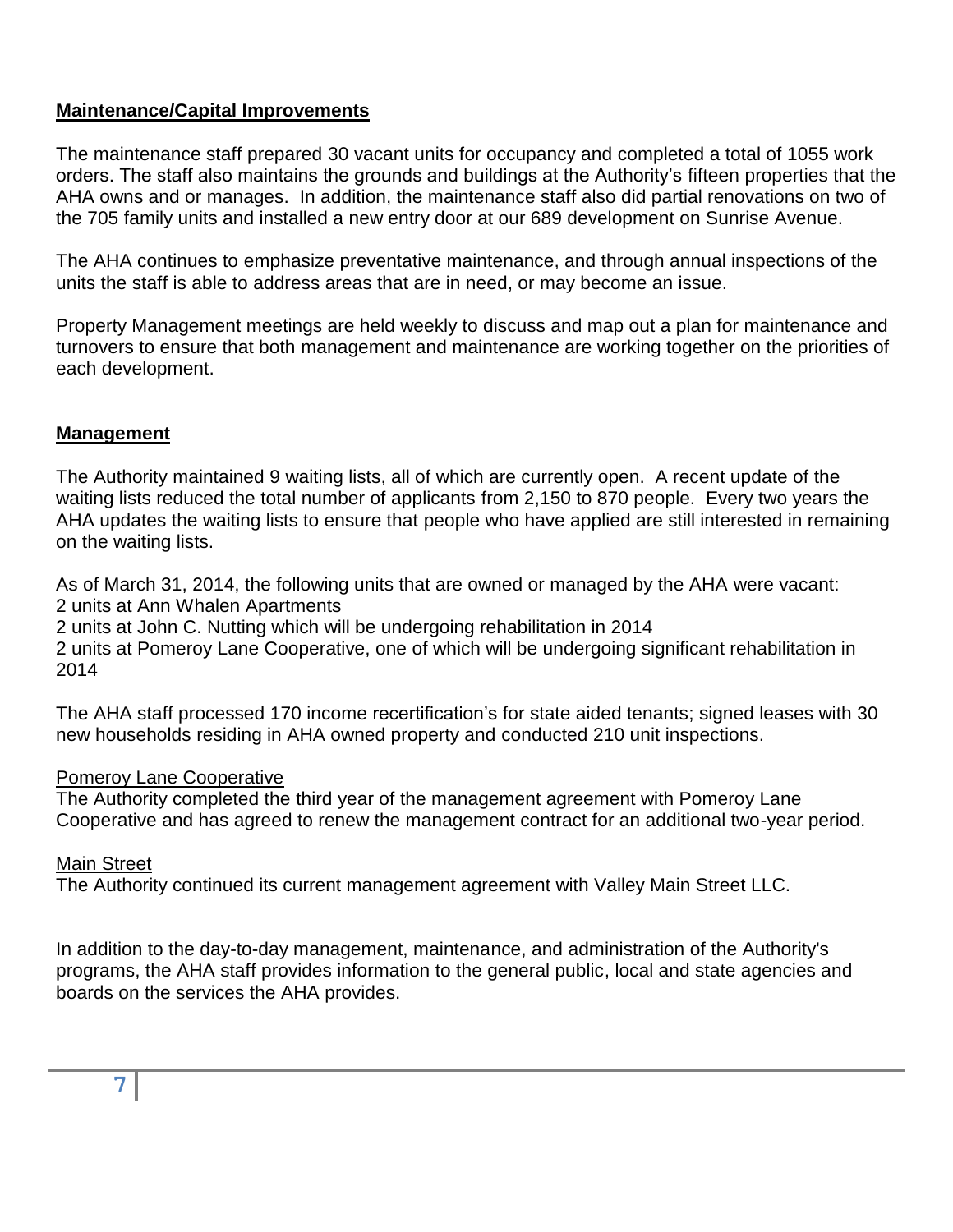## **Rental Assistance Programs**

The AHA administers four rental assistance programs: the Section 8 Housing Choice Voucher Program funded by the U.S. Department of Housing and Urban Development (HUD), the Massachusetts Rental Voucher Program (MRVP), the Alternative Housing Voucher Program (AHVP), and the Department of Mental Health Subsidy Program all funded by the Department of Housing and Community Development. All of these programs permit eligible households to occupy privately owned units. The Authority pays part of the monthly rent directly to the owner, with approximately 142 owners participating in the programs.

This year found the AHA in a difficult situation when the sequestration caused a major shortfall of funding in the program. The AHA had been positioning the program to receive the best possible funding for the federal calendar year funding of 2013, for program recipients when the sequestration occurred. In order to maximize the funds the program would have available for participants for 2013, the AHA (in FY 13) knowingly added additional participants on the program and utilized approximately \$80,000 in Housing Assistance Payment Reserves, leasing almost all of the Units Months Leased that were available to maximize and position the program. Even though the sequestration proved to be the "perfect storm" and putting the HCV Voucher program into a shortfall situation, the AHA was able to use the balance of its Housing Assistance Payment Reserves of \$132,000 and was able to receive set-aside short-fall funds from HUD in the amount of \$100,000 to ensure that participants would not be terminated from the program.

In April and May of 2013 the AHA revised the Housing Choice Voucher Program Administrative Plan and added several items required by HUD to the plan that addressed what step the AHA would take in the event of a shortfall, up to and including the possibility of termination of voucher participants. HUD approved the AHA policies on the potential shortfall plan. Along with the new policies, the AHA was not authorized to re-lease any vouchers for participants leaving the program; not absorb any portability vouchers for people coming to our area; not allow any participants to move if there was an increased cost to the program; and participate with HUD in telephone triage meetings as necessary on funding issues with discussions on how to reduce the per unit cost of vouchers.

The AHA also struggled with the possibility of having to reduce the payment standards for the period beginning 1/1/2014 due to the Congressional impasse and the amount of funds the AHA was advised it would most likely receive for funding during the 2014 calendar year. Discussions occurred over numerous months which included a Public Hearing where over 100 people attended, many upset that there was a possibility that the AHA would have to reduce the payment standards. The day prior to the board meeting to vote on a possible payment standard reduction, House and Senate budget Committees announced an agreement that would not keep the sequestration moving into the new year, and was welcomed news as the AHA board would take the risk that the funding would be sufficient to keep participants at the 120% of the 2013 FMR level.

There were no new admissions in the Section 8 Housing Choice Voucher program, however the Leased Housing staff processed the following new admissions into other AHA programs: 3 project based participants, 5 DMH participants and 2 Watson Farms tenants were processed for admission in FY 14. AHA staff completed 409 annual reexaminations for the Housing Choice Voucher Program, 15 for Watson Farms, 3 in the MRVP program, and 3 in the DMH program. In addition, staff processed 317 Section 8 interim reexaminations; 3 for Watson Farms; 2 for MVRP; and 3 for DMH.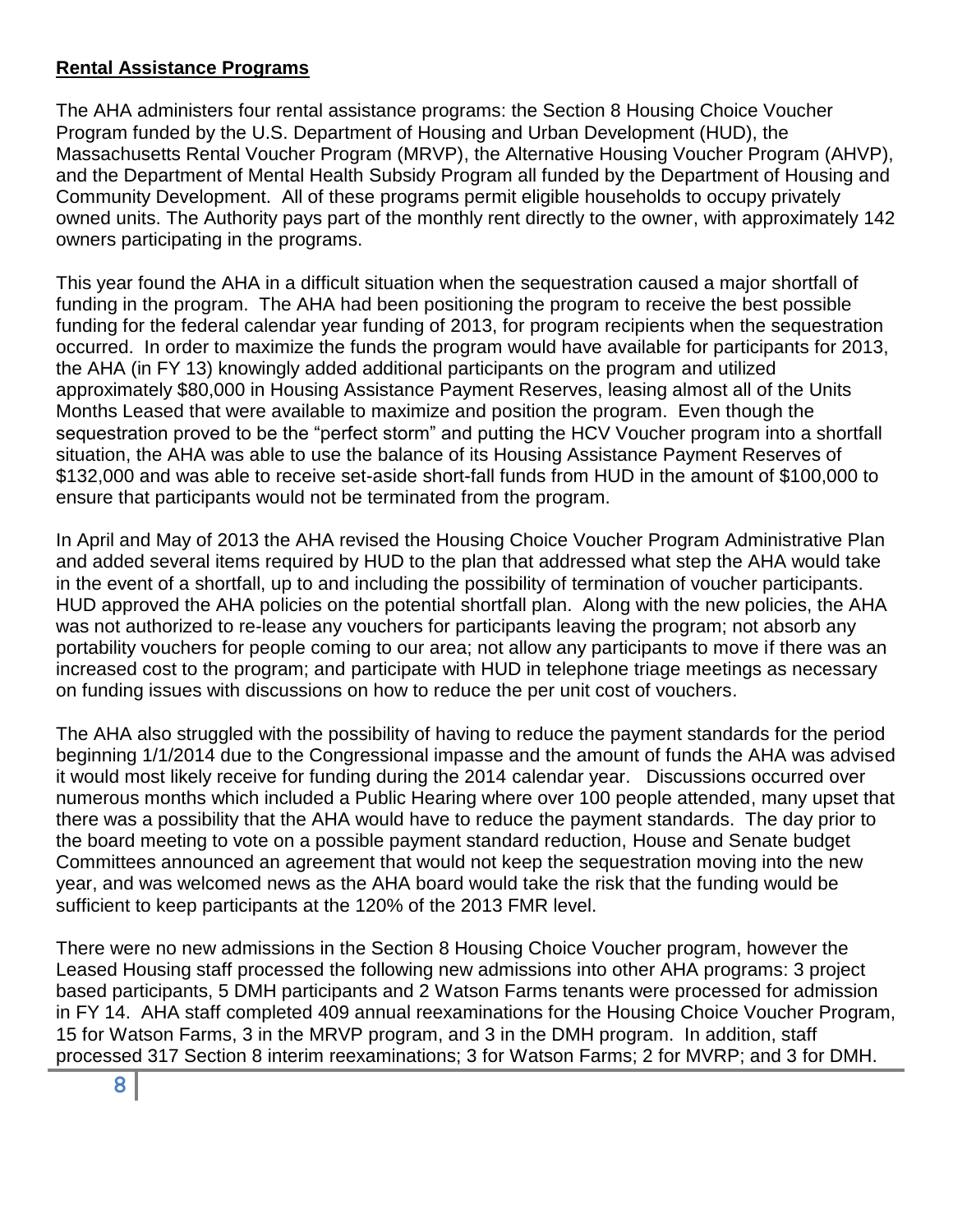There were 38 moves during the fiscal year, and 40 participants came off the program either permanently or were transferred permanently to another Housing Authority that could absorb them within their Housing Assistance Payment Budget. The AHA took on management responsibilities for 4 additional vouchers belonging to other Housing Authorities, and has 2 additional vouchers belonging to the AHA managed by other agencies.

During this fiscal year, 407 annual inspections were completed along with 38 move-in inspections.

The Authority continues to receive a high performer rating by HUD for the Section 8 Management Assistance Program. (SEMAP)

| <b>NAME OF PROGRAM</b>        | <b>UNITS</b>   | <b>TYPE</b>   |
|-------------------------------|----------------|---------------|
| <b>Section 8 Rental</b>       |                | 388   Federal |
| $(413)$ Max                   |                |               |
| <b>Mass. Rental Voucher</b>   | 2 <sub>1</sub> | State         |
| Program ** (4) Max            |                |               |
| <b>Department of Mental</b>   | 10             | State         |
| <b>Health Subsidy Program</b> |                |               |
| <b>Federal Public Housing</b> | 15             | Federal       |
| <b>TOTAL</b>                  | 415            |               |

#### **RENTAL ASSISTANCE PROGRAMS UNDER CONTRACT As of 3/31/14**

\*\* Six (6) vouchers are currently frozen by DHCD

### **Resident Services**

A primary goal for the Amherst Housing Authority (AHA) is to create a supportive environment for our elderly tenants so they can live at home as long as possible. A coalition of tenants, AHA staff and community people created the Wellness Program to address the issues of aging in place for AHA elderly tenants.

The Amherst Housing Authority (AHA) has a proven track record of successfully running a Wellness Program. Funding from Highland Valley Elder Services enables the AHA to offer this program which provides free nutritious breakfast, health screens, home visits, massage therapy and a variety of lectures and health related presentations. Lisa White, Town Nurse holds weekly clinics, providing blood pressure screening and health information. Home visits are made to tenants that are homebound.

The AHA sponsors a variety of educational/entertainment/social activities, including:

• Amherst College students interviewing Spanish-speaking tenants for Oral History Project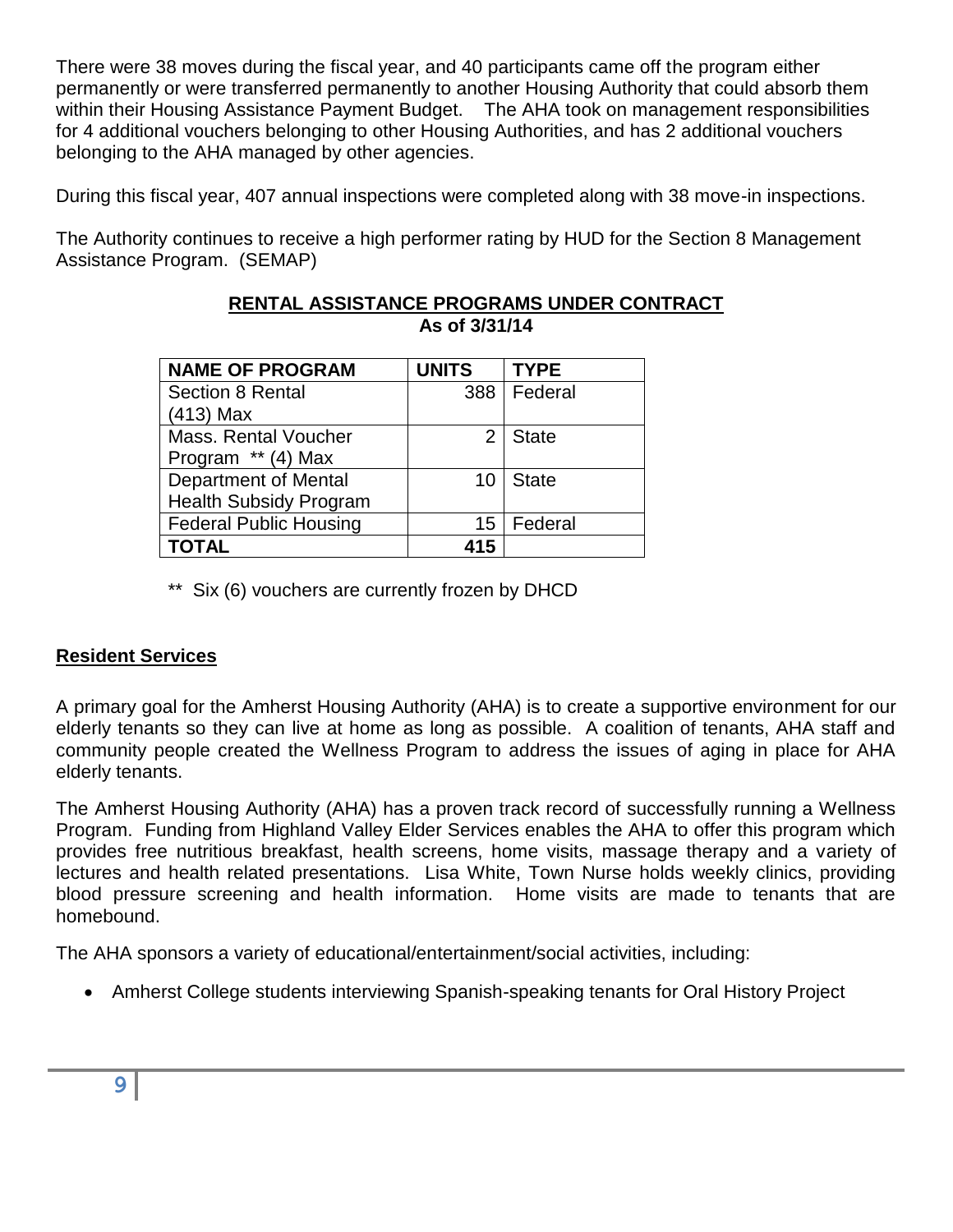- Partnered with the VNA/Cooley Dickinson Hospital's Geriatric Services. Program goal is to address the complex needs of older adults, focus on health and to promote, prevent and manage diseases and disabilities in the 55+ population.
- An Alcoholic Anonymous group for residents and community people meets daily at Ann Whalen.
- Weekly evening bible study classes on Monday nights.
- Yoga and Strength Training every Tuesday and Thursday
- Crafts every other Wednesday of the month
- Movie matinee every other Wednesday
- Musical concerts once a month
- Sunday morning multi-cultural/non denominational services
- Holiday potlucks
- Tenant run/management supported picnics/cookout
- Offer smoking cessation workshops and tools such as e-cigarettes, nicotine patches/gum for those interested in quitting.

Collaboration with town and social service agencies has been key in establishing successful services/programs for Amherst Housing Authority tenants. Our local partners include:

- Amherst Survival Center The AHA works closely with the Survival Center, referring tenants for an array of social services. This includes the free clinic, noon time free lunch, and clothing. The AHA also coordinates the Survival Center's food distribution program at Ann Whalen and Chestnut Court.
- Amherst Senior Center Professional partnerships continue with Maura Plante and Hele MacMillian, both Social Workers at the Senior Center. This partnership enables staff at the AHA and Senior Center to assist tenants with many issues, including elders at risk, referrals to doctors, hospitals and nursing homes.
- Amherst College the AHA participates in the "friendly visitor" program where elders are matched with students. Students visit elders and spend time together, in the elders' home or in the community, based on their agreement.
- Highland Valley Elder Service –The AHA refers tenants for Meals on Wheels, PCA and homemaker services offered by Highland Valley. We have also partnered with Highland Valley to identify elders at risk, and request coordination of services for these elders.
- Department of Mental Health Ongoing case management and mental health counseling is provided to tenant in need of these services.
- Senior Aide Program-The AHA has partnered with this program for the past six (6) years where the program has provided funding for a senior aide to run the breakfast program at the Ann Whalen Apartments.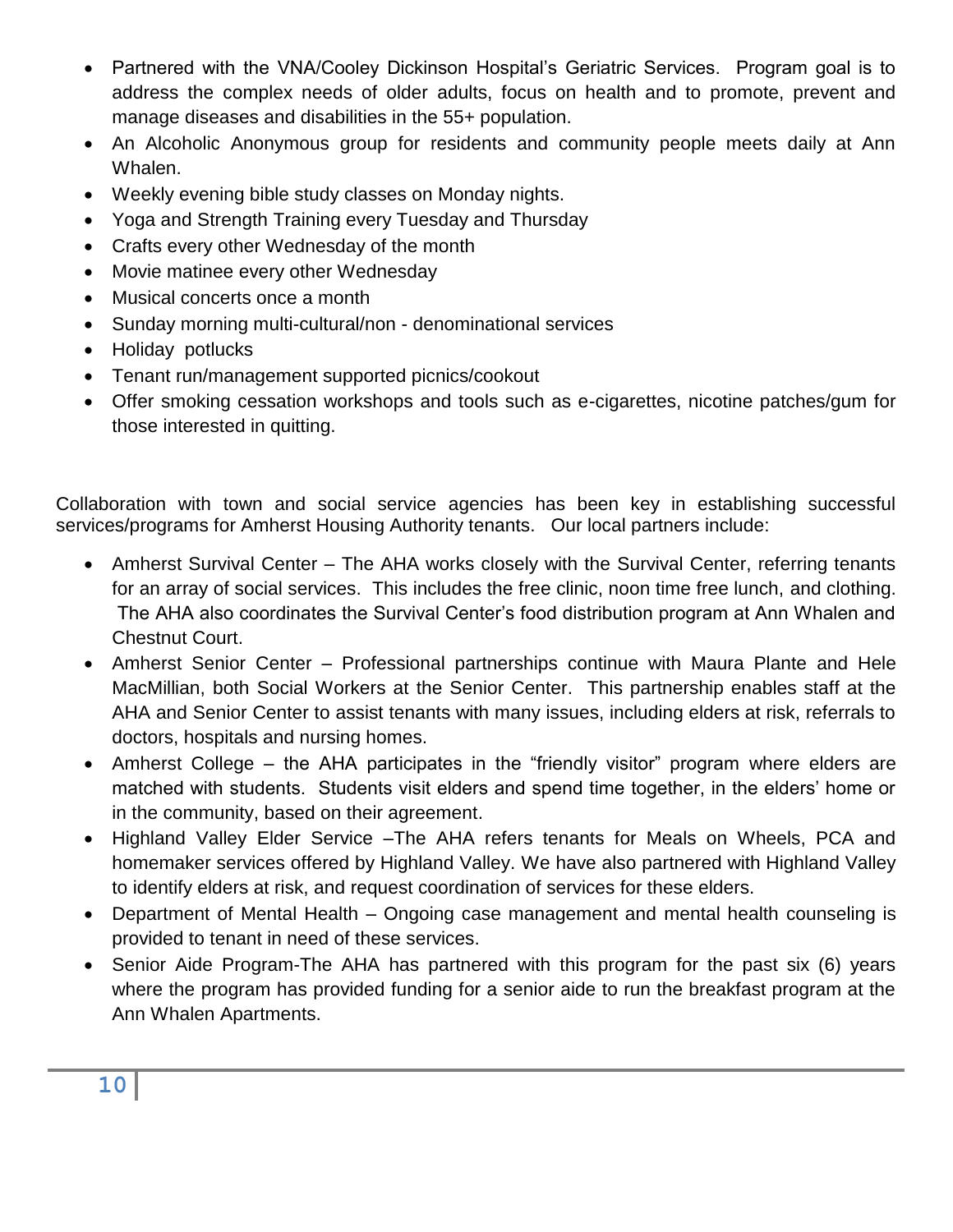Franklin County Home Care Corp.- Networking with FCHCC to help residents to stay in the homes, or return to their homes after a hospitalization or nursing home stay.

The AHA Resident Services Coordinator, Juana Trujillo, routinely assists the elderly/disabled populations with assistance in the form of referrals, coordination and direct involvement on the following areas of need:

Benefit Assistance Case Management Domestic Violence Issue Drug/Alcohol Problem Employment/Voc. Services Financial Problem Group Activities/Function Health and Safety Threats Hoarding Home/Healthcare Provider Housekeeping Individual Information Sharing Isolation Problem Language Related Lease Related Issues Legal Issues Maintenance Problems Medical Problems Mental Health Problems Mental Retardation Problem Neighbor Dispute Nursing Home Placement Nutrition Related Personal Hygiene Reasonable Accommodation Issue Rent Arrearage Issues Tenant Move Transportation Problem Unauthorized Guest

## **Personnel, and Community Involvement**

Changes in personnel at the Amherst Housing Authority do not tend to occur with much frequency; however the AHA saw two changes in personnel in fiscal year 14. Chris Warren who was the Assistant Housing Manager since June 1999 left in April, when he moved to Connecticut due to his